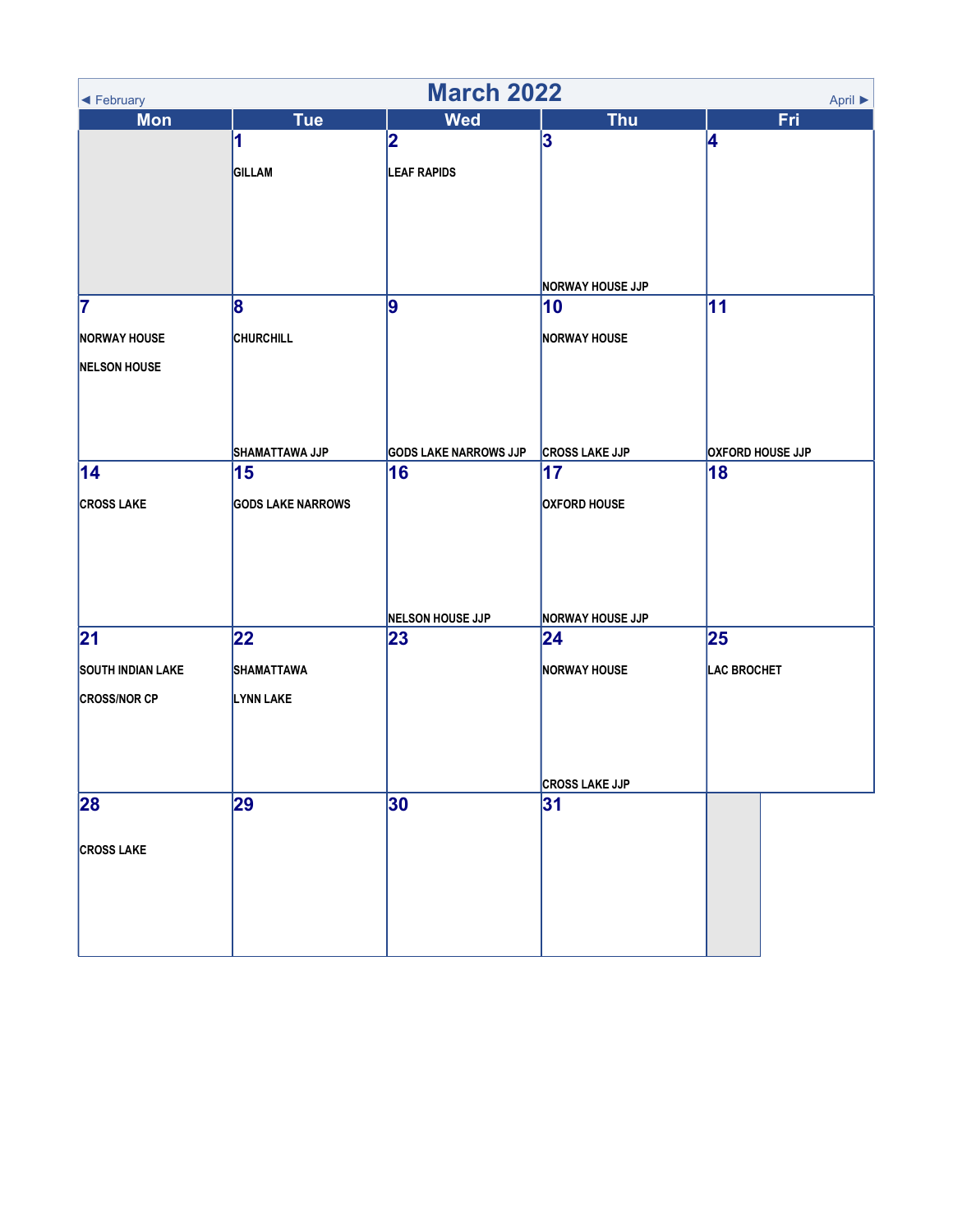| <b>April 2022</b><br>$May \triangleright$<br>$\triangleleft$ March |                          |                              |                         |                         |  |
|--------------------------------------------------------------------|--------------------------|------------------------------|-------------------------|-------------------------|--|
| <b>Mon</b>                                                         | <b>Tue</b>               | <b>Wed</b>                   | <b>Thu</b>              | Fri                     |  |
|                                                                    |                          |                              |                         | 1                       |  |
|                                                                    |                          |                              |                         | <b>BROCHET</b>          |  |
|                                                                    |                          |                              |                         |                         |  |
|                                                                    |                          |                              |                         |                         |  |
|                                                                    |                          |                              |                         |                         |  |
|                                                                    |                          |                              |                         |                         |  |
| 4                                                                  | 5                        | 6                            | 7                       | 8                       |  |
| <b>NELSON HOUSE</b>                                                | <b>GILLAM</b>            | <b>LEAF RAPIDS</b>           |                         |                         |  |
|                                                                    |                          |                              |                         |                         |  |
| <b>NORWAY HOUSE</b>                                                |                          |                              |                         |                         |  |
|                                                                    |                          |                              |                         |                         |  |
|                                                                    |                          |                              |                         |                         |  |
|                                                                    |                          |                              | <b>NORWAY HOUSE JJP</b> | <b>OXFORD HOUSE JJP</b> |  |
| 11                                                                 | 12                       | 13                           | 14                      | 15                      |  |
| <b>CROSS LAKE</b>                                                  |                          |                              | <b>NORWAY HOUSE</b>     | <b>COURT CLOSED</b>     |  |
|                                                                    |                          |                              |                         | <b>GOOD FRIDAY</b>      |  |
|                                                                    |                          |                              |                         |                         |  |
|                                                                    |                          |                              |                         |                         |  |
| SHAMATTAWA JJP                                                     |                          | <b>GODS LAKE NARROWS JJP</b> | <b>CROSS LAKE JJP</b>   |                         |  |
| 18                                                                 | 19                       | 20                           | 21                      | 22                      |  |
| <b>COURT CLOSED</b>                                                | <b>GODS LAKE NARROWS</b> | <b>GODS RIVER</b>            | <b>OXFORD HOUSE</b>     |                         |  |
| <b>EASTER MONDAY</b>                                               | <b>CROSS/NOR CP</b>      |                              |                         |                         |  |
|                                                                    |                          |                              |                         |                         |  |
|                                                                    |                          |                              |                         |                         |  |
|                                                                    |                          |                              |                         |                         |  |
| 25                                                                 | 26                       | 27                           | 28                      | 29                      |  |
|                                                                    |                          |                              |                         |                         |  |
| <b>CROSS LAKE</b>                                                  | LYNN LAKE                | SHAMATTAWA                   | <b>NORWAY HOUSE</b>     |                         |  |
| <b>SOUTH INDIAN LAKE</b>                                           |                          |                              |                         |                         |  |
|                                                                    |                          |                              |                         |                         |  |
|                                                                    |                          |                              |                         |                         |  |
|                                                                    |                          |                              | <b>CROSS LAKE JJP</b>   |                         |  |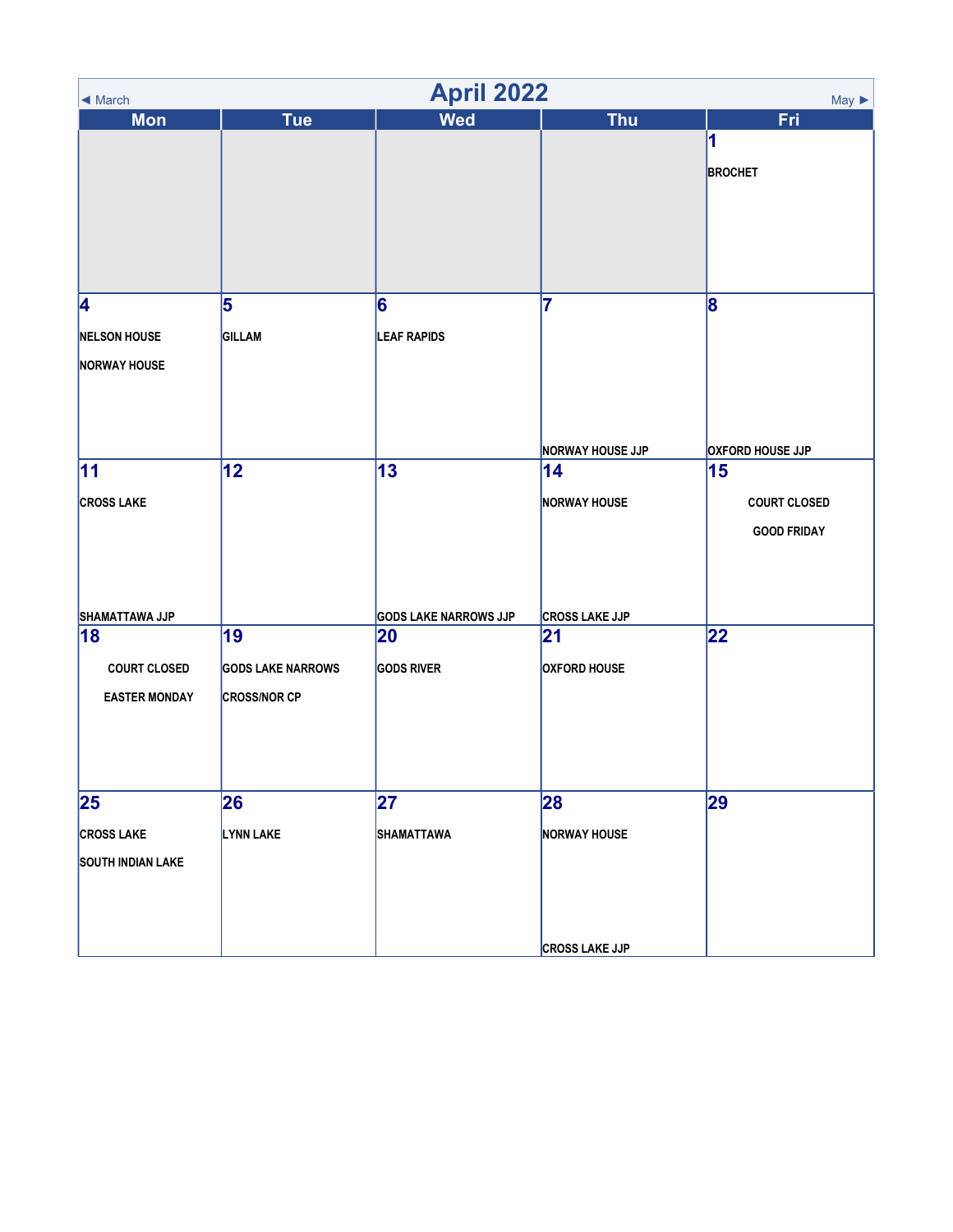| <b>May 2022</b><br>June $\blacktriangleright$<br>◀ April |                          |                              |                         |                         |
|----------------------------------------------------------|--------------------------|------------------------------|-------------------------|-------------------------|
| <b>Mon</b>                                               | <b>Tue</b>               | <b>Wed</b>                   | <b>Thu</b>              | Fri                     |
| $\overline{\mathbf{2}}$                                  | 3                        | 4                            | 5                       | 6                       |
| <b>NELSON HOUSE</b>                                      |                          | <b>LEAF RAPIDS</b>           |                         |                         |
| <b>NORWAY HOUSE</b>                                      |                          |                              |                         |                         |
|                                                          |                          |                              |                         |                         |
|                                                          |                          |                              |                         |                         |
|                                                          |                          | <b>SPLIT LAKE JJP</b>        | <b>NORWAY HOUSE JJP</b> |                         |
| 9                                                        | 10                       | 11                           | $ 12\rangle$            | 13                      |
| <b>CROSS LAKE</b>                                        |                          |                              | <b>NORWAY HOUSE</b>     |                         |
|                                                          |                          |                              |                         |                         |
|                                                          |                          |                              |                         |                         |
|                                                          |                          |                              |                         |                         |
| SHAMATTAWA JJP                                           |                          | <b>GODS LAKE NARROWS JJP</b> | <b>CROSS LAKE JJP</b>   | <b>OXFORD HOUSE JJP</b> |
| 16                                                       | 17                       | 18                           | 19                      | 20                      |
| <b>SPLIT LAKE</b>                                        | <b>GODS LAKE NARROWS</b> | <b>GODS RIVER</b>            | <b>OXFORD HOUSE</b>     |                         |
| <b>CROSS/NOR CP</b>                                      |                          |                              |                         |                         |
|                                                          |                          |                              |                         |                         |
|                                                          |                          |                              |                         |                         |
|                                                          |                          | NELSON HOUSE JJP             | <b>NORWAY HOUSE JJP</b> |                         |
| 23                                                       | 24                       | 25                           | 26                      | 27                      |
| <b>COURT CLOSED</b>                                      | <b>LYNN LAKE</b>         | <b>SHAMATTAWA</b>            | <b>NORWAY HOUSE</b>     | LAC BROCHET             |
| <b>VICTORIA DAY</b>                                      |                          |                              |                         |                         |
|                                                          |                          |                              |                         |                         |
|                                                          |                          |                              |                         |                         |
|                                                          |                          |                              | <b>CROSS LAKE JJP</b>   |                         |
| 30                                                       | 31                       |                              |                         |                         |
| <b>SOUTH INDIAN LAKE</b>                                 |                          |                              |                         |                         |
|                                                          |                          |                              |                         |                         |
|                                                          |                          |                              |                         |                         |
|                                                          |                          |                              |                         |                         |
|                                                          |                          |                              |                         |                         |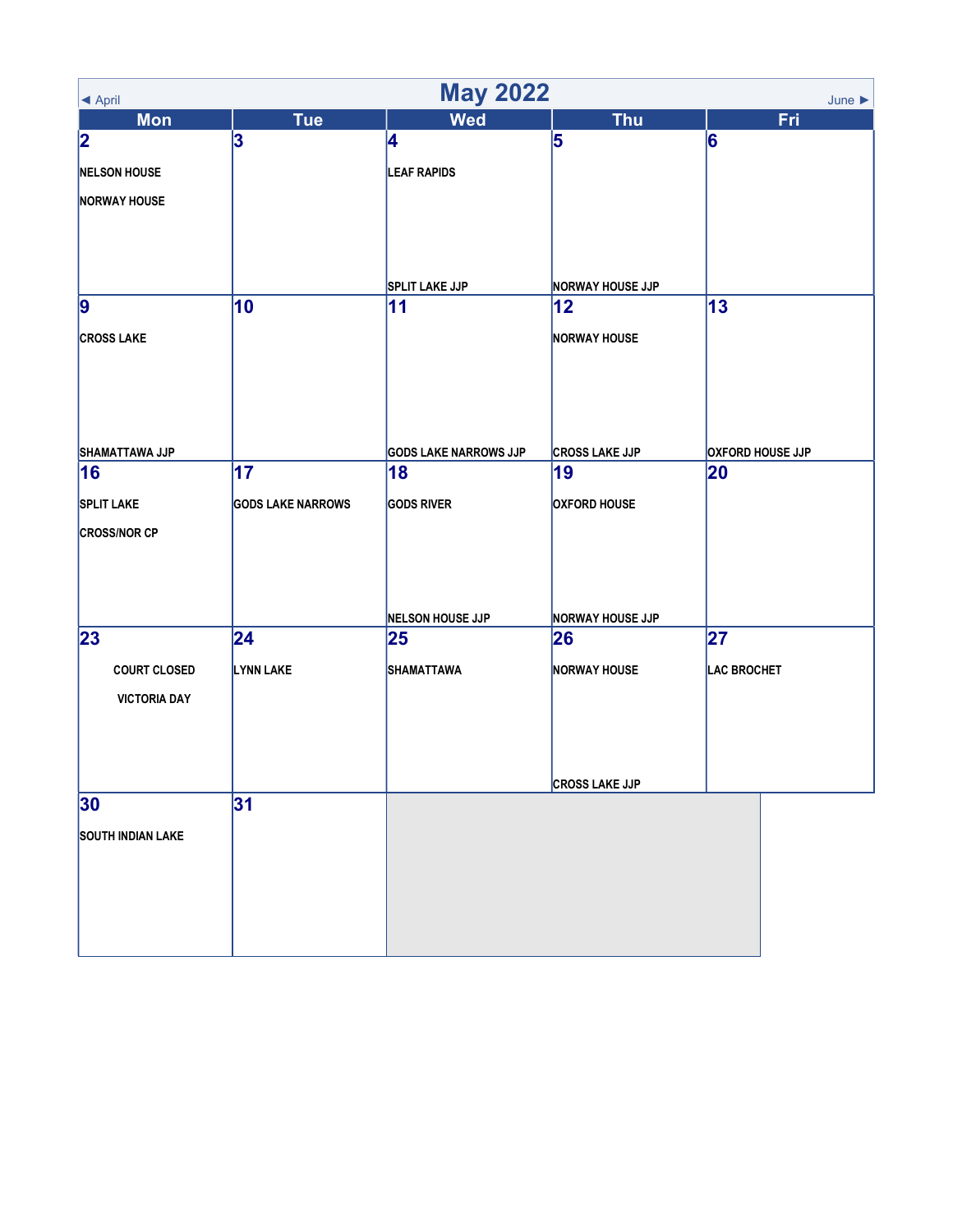| <b>June 2022</b><br>$July \triangleright$<br>$\blacktriangleleft$ May |                          |                               |                               |                                |
|-----------------------------------------------------------------------|--------------------------|-------------------------------|-------------------------------|--------------------------------|
| <b>Mon</b>                                                            | <b>Tue</b>               | <b>Wed</b>                    | <b>Thu</b>                    | <b>Fri</b>                     |
|                                                                       |                          | 1                             | 2                             | 3                              |
|                                                                       |                          | <b>LEAF RAPIDS</b>            |                               | <b>BROCHET</b>                 |
|                                                                       |                          |                               |                               |                                |
|                                                                       |                          |                               |                               |                                |
|                                                                       |                          |                               |                               |                                |
|                                                                       |                          |                               |                               |                                |
|                                                                       |                          | <b>SPLIT LAKE JJP</b>         | <b>NORWAY HOUSE JJP</b>       |                                |
| 6                                                                     | 7                        | 8                             | 9                             | 10                             |
| <b>NELSON HOUSE</b>                                                   | GILLAM                   | <b>CHURCHILL</b>              | <b>NORWAY HOUSE</b>           |                                |
| <b>NORAY HOUSE</b>                                                    |                          |                               |                               |                                |
|                                                                       |                          |                               |                               |                                |
|                                                                       |                          |                               |                               |                                |
|                                                                       |                          |                               |                               |                                |
|                                                                       | 14                       | <b>GODS LAKE NARROWS JJP</b>  | <b>CROSS LAKE JJP</b>         | <b>OXFORD HOUSE JJP</b><br> 17 |
| 13                                                                    |                          | 15                            | 16                            |                                |
| <b>CROSS LAKE</b>                                                     |                          | <b>GODS RIVER</b>             | <b>OXFORD HOUSE</b>           |                                |
|                                                                       |                          |                               |                               |                                |
|                                                                       |                          |                               |                               |                                |
|                                                                       |                          |                               |                               |                                |
|                                                                       |                          |                               |                               |                                |
| SHAMATTAWA JJP<br>20                                                  | 21                       | <b>NELSON HOUSE JJP</b><br>22 | <b>NORWAY HOUSE JJP</b><br>23 | 24                             |
|                                                                       |                          |                               |                               |                                |
| <b>SPLIT LAKE</b>                                                     | <b>GODS LAKE NARROWS</b> |                               | <b>NORWAY HOUSE</b>           |                                |
| <b>CROSS/NOR CP</b>                                                   |                          |                               |                               |                                |
|                                                                       |                          |                               |                               |                                |
|                                                                       |                          |                               |                               |                                |
|                                                                       |                          |                               | <b>CROSS LAKE JJP</b>         |                                |
| $\overline{27}$                                                       | 28                       | 29                            | 30                            |                                |
| <b>CROSS LAKE</b>                                                     | LYNN LAKE                | SHAMATTAWA                    |                               |                                |
|                                                                       |                          |                               |                               |                                |
| <b>SOUTH INDIAN LAKE</b>                                              |                          |                               |                               |                                |
|                                                                       |                          |                               |                               |                                |
|                                                                       |                          |                               |                               |                                |
|                                                                       |                          |                               |                               |                                |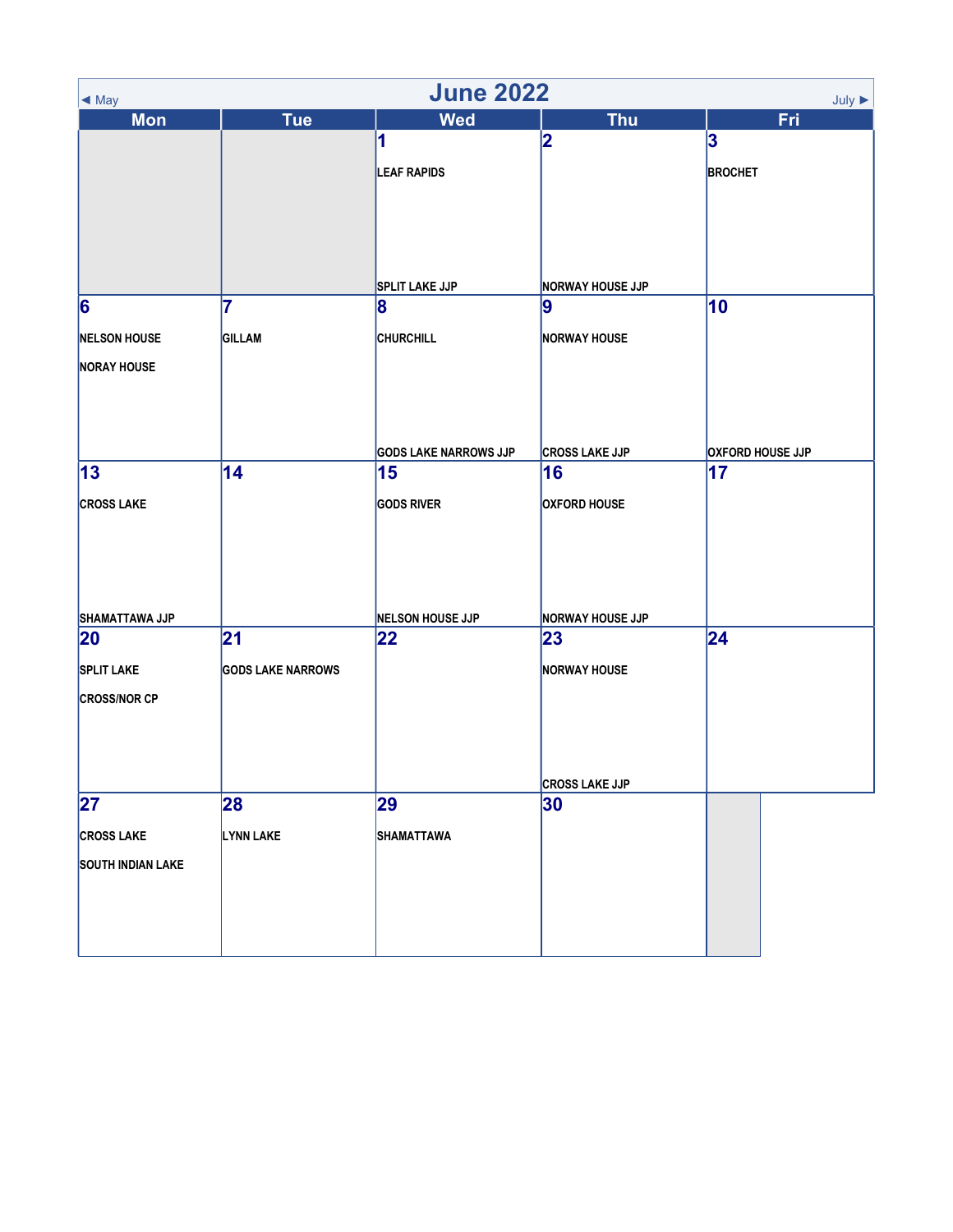| <b>July 2022</b><br>August ▶<br>$\blacktriangleleft$ June |                          |                              |                          |                         |  |
|-----------------------------------------------------------|--------------------------|------------------------------|--------------------------|-------------------------|--|
| <b>Mon</b>                                                | <b>Tue</b>               | <b>Wed</b>                   | <b>Thu</b>               | Fri                     |  |
|                                                           |                          |                              |                          | 1                       |  |
|                                                           |                          |                              |                          | <b>COURT CLOSED</b>     |  |
|                                                           |                          |                              |                          | <b>CANADA DAY</b>       |  |
|                                                           |                          |                              |                          |                         |  |
|                                                           |                          |                              |                          |                         |  |
| 4                                                         | 5                        | 6                            | 7                        | 8                       |  |
| <b>NORWAY HOUSE</b>                                       | <b>GILLAM</b>            | <b>LEAF RAPIDS</b>           |                          |                         |  |
| <b>NELSON HOUSE</b>                                       |                          |                              |                          |                         |  |
|                                                           |                          |                              |                          |                         |  |
|                                                           |                          | <b>SPLIT LAKE JJP</b>        | <b>NORWAY HOUSE JJP</b>  |                         |  |
| 11                                                        | 12                       | $\vert$ 13                   | 14                       | 15                      |  |
| <b>CROSS LAKE</b>                                         |                          |                              | <b>NORWAY HOUSE</b>      |                         |  |
|                                                           |                          | <b>LYNN LAKE SPECIAL</b>     | <b>LYNN LAKE SPECIAL</b> |                         |  |
|                                                           |                          | (Dulewich)                   | (Dulewich)               |                         |  |
|                                                           |                          |                              |                          | <b>OXFORD HOUSE JJP</b> |  |
| SHAMATTAWA JJP                                            |                          | <b>GODS LAKE NARROWS JJP</b> | <b>CROSS LAKE JJP</b>    |                         |  |
| 18                                                        | 19                       | 20                           | 21                       | 22                      |  |
| <b>SPLIT LAKE</b>                                         | <b>GODS LAKE NARROWS</b> | <b>GODS RIVER</b>            | <b>OXFORD HOUSE</b>      | <b>LAC BROCHET</b>      |  |
| <b>CROSS/NOR CP</b>                                       |                          |                              |                          |                         |  |
|                                                           |                          |                              |                          |                         |  |
|                                                           |                          | NELSON HOUSE JJP             | <b>NORWAY HOUSE JJP</b>  |                         |  |
| 25                                                        | 26                       | 27                           | 28                       | 29                      |  |
| <b>CROSS LAKE</b>                                         | LYNN LAKE                | SHAMATTAWA                   | <b>NORWAY HOUSE</b>      |                         |  |
| <b>SOUTH INDIAN LAKE</b>                                  |                          |                              |                          |                         |  |
|                                                           |                          |                              |                          |                         |  |
|                                                           |                          |                              |                          |                         |  |
|                                                           |                          |                              | <b>CROSS LAKE JJP</b>    |                         |  |
|                                                           |                          |                              |                          |                         |  |
|                                                           |                          |                              |                          |                         |  |
|                                                           |                          |                              |                          |                         |  |
|                                                           |                          |                              |                          |                         |  |
|                                                           |                          |                              |                          |                         |  |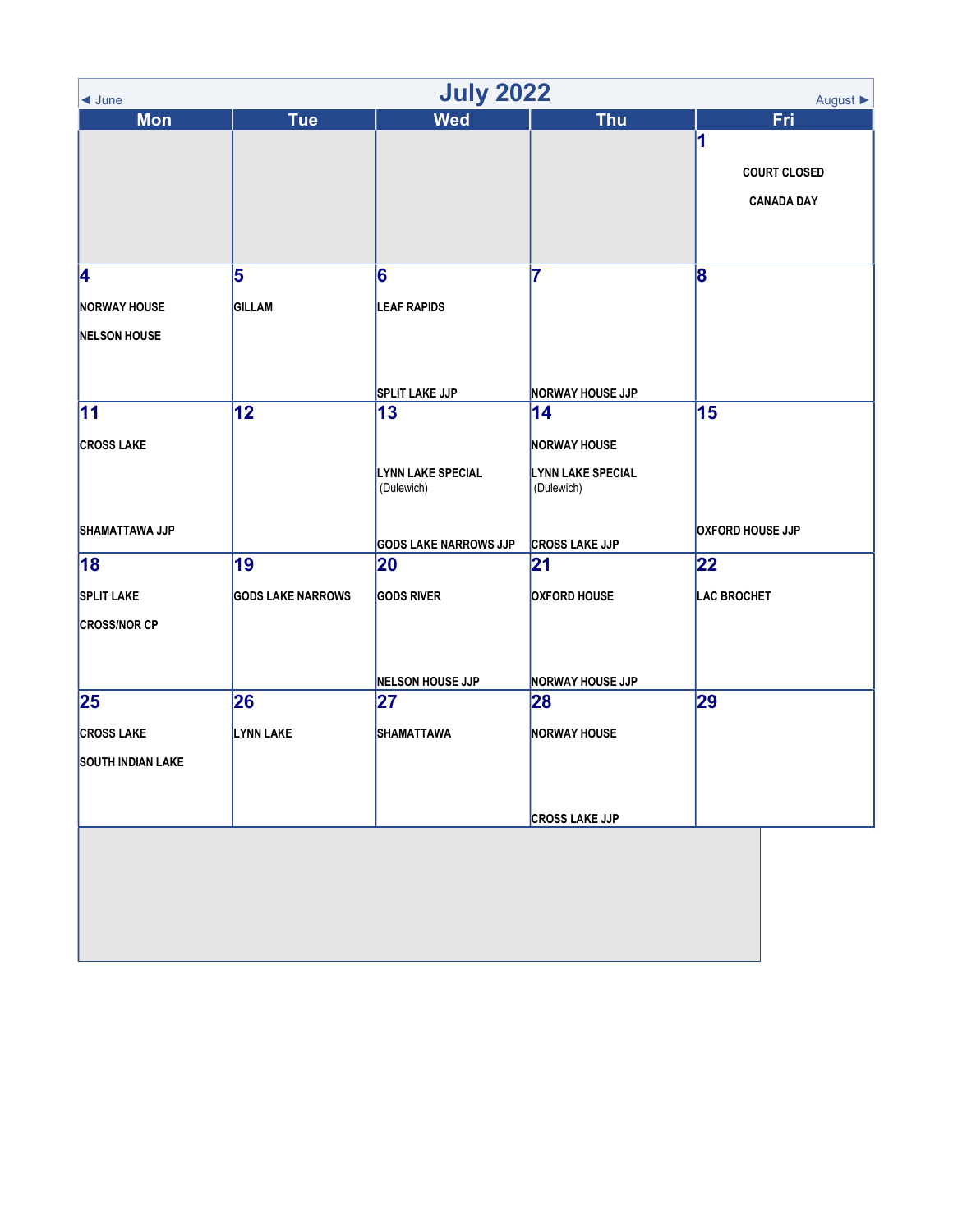| <b>August 2022</b><br>September $\blacktriangleright$<br>$\blacktriangleleft$ July |                          |                              |                         |                         |
|------------------------------------------------------------------------------------|--------------------------|------------------------------|-------------------------|-------------------------|
| <b>Mon</b>                                                                         | <b>Tue</b>               | <b>Wed</b>                   | <b>Thu</b>              | Fri                     |
| 1                                                                                  | 2                        | 3                            | 4                       | 5                       |
| <b>COURT CLOSED</b>                                                                | <b>NELSON HOUSE</b>      | <b>LEAF RAPIDS</b>           |                         | <b>BROCHET</b>          |
| <b>CIVIC HOLIDAY</b>                                                               |                          |                              |                         |                         |
|                                                                                    |                          |                              |                         |                         |
|                                                                                    |                          |                              |                         |                         |
|                                                                                    |                          | <b>SPLIT LAKE JJP</b>        | <b>NORWAY HOUSE JJP</b> |                         |
| 8                                                                                  | 9                        | 10                           | 11                      | 12                      |
| <b>CROSS LAKE</b>                                                                  |                          |                              | <b>NORWAY HOUSE</b>     |                         |
|                                                                                    |                          |                              |                         |                         |
|                                                                                    |                          |                              |                         |                         |
|                                                                                    |                          |                              |                         |                         |
| SHAMATTAWA JJP                                                                     |                          | <b>GODS LAKE NARROWS JJP</b> | <b>CROSS LAKE JJP</b>   | <b>OXFORD HOUSE JJP</b> |
| 15                                                                                 | 16                       | 17                           | 18                      | 19                      |
| <b>SPLIT LAKE</b>                                                                  | <b>GODS LAKE NARROWS</b> | <b>GODS RIVER</b>            | <b>OXFORD HOUSE</b>     |                         |
| <b>CROSS/NOR CP</b>                                                                |                          |                              |                         |                         |
|                                                                                    |                          |                              |                         |                         |
|                                                                                    |                          |                              |                         |                         |
|                                                                                    |                          | <b>NELSON HOUSE JJP</b>      | <b>NORWAY HOUSE JJP</b> |                         |
| 22                                                                                 | 23                       | 24                           | 25                      | 26                      |
| <b>CROSS LAKE</b>                                                                  | LYNN LAKE                |                              | <b>NORWAY HOUSE</b>     |                         |
| <b>SOUTH INDIAN LAKE</b>                                                           |                          |                              |                         |                         |
|                                                                                    |                          |                              |                         |                         |
|                                                                                    |                          |                              |                         |                         |
|                                                                                    |                          |                              | <b>CROSS LAKE JJP</b>   |                         |
| 29                                                                                 | 30                       | 31                           |                         |                         |
|                                                                                    |                          | <b>SHAMATTAWA</b>            |                         |                         |
|                                                                                    |                          |                              |                         |                         |
|                                                                                    |                          |                              |                         |                         |
|                                                                                    |                          |                              |                         |                         |
|                                                                                    |                          |                              |                         |                         |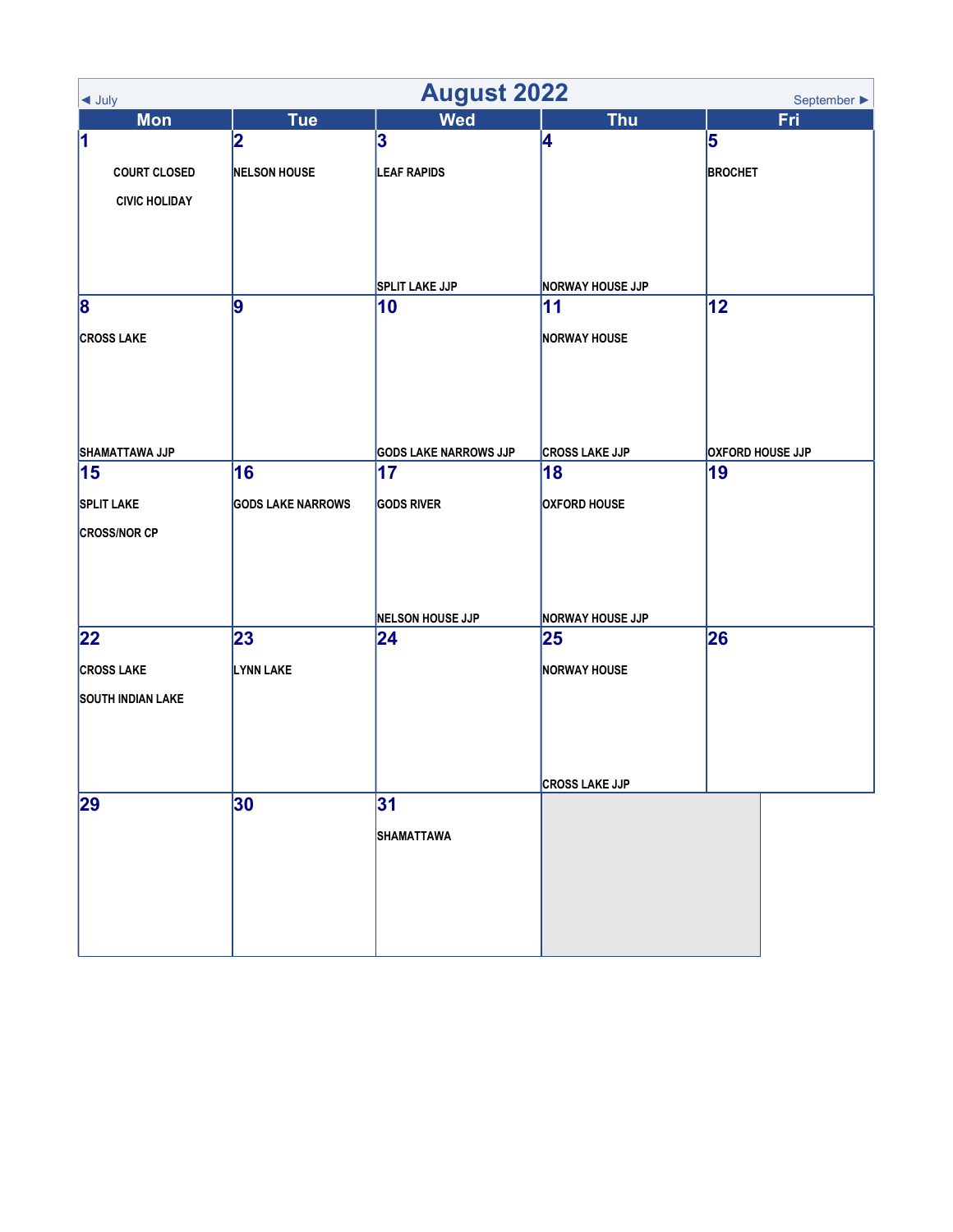| <b>September 2022</b><br>October $\blacktriangleright$<br>◀ August |                          |                              |                         |                         |
|--------------------------------------------------------------------|--------------------------|------------------------------|-------------------------|-------------------------|
| <b>Mon</b>                                                         | <b>Tue</b>               | <b>Wed</b>                   | <b>Thu</b>              | Fri                     |
|                                                                    |                          |                              | 1                       | 2                       |
|                                                                    |                          |                              |                         |                         |
|                                                                    |                          |                              |                         |                         |
|                                                                    |                          |                              |                         |                         |
|                                                                    |                          |                              |                         |                         |
|                                                                    |                          |                              |                         |                         |
|                                                                    |                          |                              | <b>NORWAY HOUSE JJP</b> |                         |
| 5                                                                  | 6                        | 7                            | 8                       | 9                       |
|                                                                    |                          |                              |                         |                         |
| <b>COURT CLOSED</b>                                                | <b>GILLAM</b>            | <b>LEAF RAPIDS</b>           | <b>NORWAY HOUSE</b>     |                         |
| <b>LABOUR DAY</b>                                                  |                          |                              |                         |                         |
|                                                                    |                          |                              |                         |                         |
|                                                                    |                          |                              |                         |                         |
|                                                                    |                          |                              |                         |                         |
|                                                                    |                          | <b>SPLIT LAKE JJP</b>        | <b>CROSS LAKE JJP</b>   | <b>OXFORD HOUSE JJP</b> |
| $ 12\rangle$                                                       | 13                       | 14                           | 15                      | 16                      |
| <b>CROSS LAKE</b>                                                  |                          | <b>CHURCHILL</b>             | <b>OXFORD HOUSE</b>     |                         |
|                                                                    |                          |                              |                         |                         |
|                                                                    |                          |                              |                         |                         |
|                                                                    |                          |                              |                         |                         |
|                                                                    |                          |                              |                         |                         |
| SHAMATTAWA JJP                                                     |                          | <b>GODS LAKE NARROWS JJP</b> | <b>NORWAY HOUSE JJP</b> |                         |
| 19                                                                 | 20                       | 21                           | 22                      | 23                      |
| <b>SPLIT LAKE</b>                                                  | <b>GODS LAKE NARROWS</b> | <b>GODS RIVER</b>            | <b>NORWAY HOUSE</b>     | <b>LAC BROCHET</b>      |
| <b>CROSS/NOR CP</b>                                                |                          |                              |                         |                         |
|                                                                    |                          |                              |                         |                         |
|                                                                    |                          |                              |                         |                         |
|                                                                    |                          |                              |                         |                         |
|                                                                    |                          | NELSON HOUSE JJP             | <b>CROSS LAKE JJP</b>   |                         |
| 26                                                                 | 27                       | 28                           | 29                      | 30                      |
| <b>CROSS LAKE</b>                                                  | LYNN LAKE                | <b>SHAMATTAWA</b>            |                         |                         |
|                                                                    |                          |                              |                         |                         |
| <b>SOUTH INDIAN LAKE</b>                                           |                          |                              |                         |                         |
|                                                                    |                          |                              |                         |                         |
|                                                                    |                          |                              |                         |                         |
|                                                                    |                          |                              |                         |                         |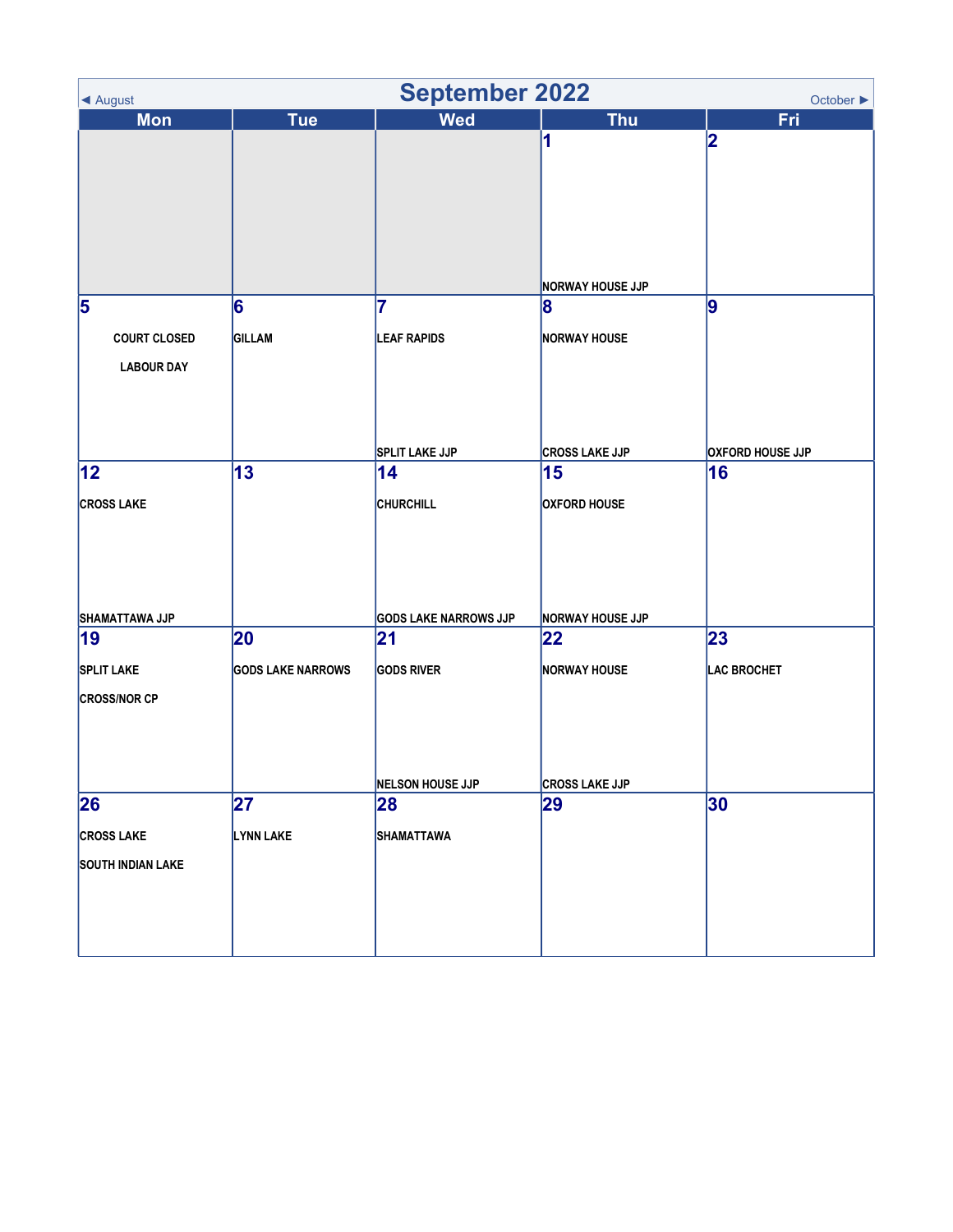| <b>October 2022</b><br>◀ September<br>November $\blacktriangleright$ |                          |                              |                         |                         |  |
|----------------------------------------------------------------------|--------------------------|------------------------------|-------------------------|-------------------------|--|
| <b>Mon</b>                                                           | <b>Tue</b>               | <b>Wed</b>                   | <b>Thu</b>              | Fri                     |  |
|                                                                      |                          |                              |                         |                         |  |
| 3                                                                    | 4                        | 5                            | 6                       | 7                       |  |
| <b>NORWAY HOUSE</b>                                                  | <b>GILLAM</b>            | <b>LEAF RAPIDS</b>           |                         | <b>BROCHET</b>          |  |
| <b>NELSON HOUSE</b>                                                  |                          |                              |                         |                         |  |
|                                                                      |                          | <b>SPLIT LAKE JJP</b>        | <b>NORWAY HOUSE JJP</b> |                         |  |
| 10                                                                   | 11                       | 12                           | 13                      | 14                      |  |
| <b>COURT CLOSED</b>                                                  |                          |                              | <b>NORWAY HOUSE</b>     |                         |  |
| <b>THANKS GIVING</b>                                                 |                          |                              |                         |                         |  |
|                                                                      |                          | <b>GODS LAKE NARROWS JJP</b> | <b>CROSS LAKE JJP</b>   | <b>OXFORD HOUSE JJP</b> |  |
| 17                                                                   | 18                       | 19                           | 20                      | 21                      |  |
| <b>SPLIT LAKE</b>                                                    | <b>GODS LAKE NARROWS</b> |                              | <b>OXFORD HOUSE</b>     |                         |  |
| <b>CROSS/NOR CP</b>                                                  |                          |                              |                         |                         |  |
|                                                                      |                          | <b>NELSON HOUSE JJP</b>      | <b>NORWAY HOUSE JJP</b> |                         |  |
| 24                                                                   | 25                       | 26                           | 27                      | 28                      |  |
| <b>CROSS LAKE</b>                                                    | LYNN LAKE                | <b>SHAMATTAWA</b>            | <b>NORWAY HOUSE</b>     |                         |  |
| SHAMATTAWA JJP                                                       |                          |                              |                         |                         |  |
| 31                                                                   |                          |                              |                         |                         |  |
| <b>SOUTH INDIAN LAKE</b>                                             |                          |                              |                         |                         |  |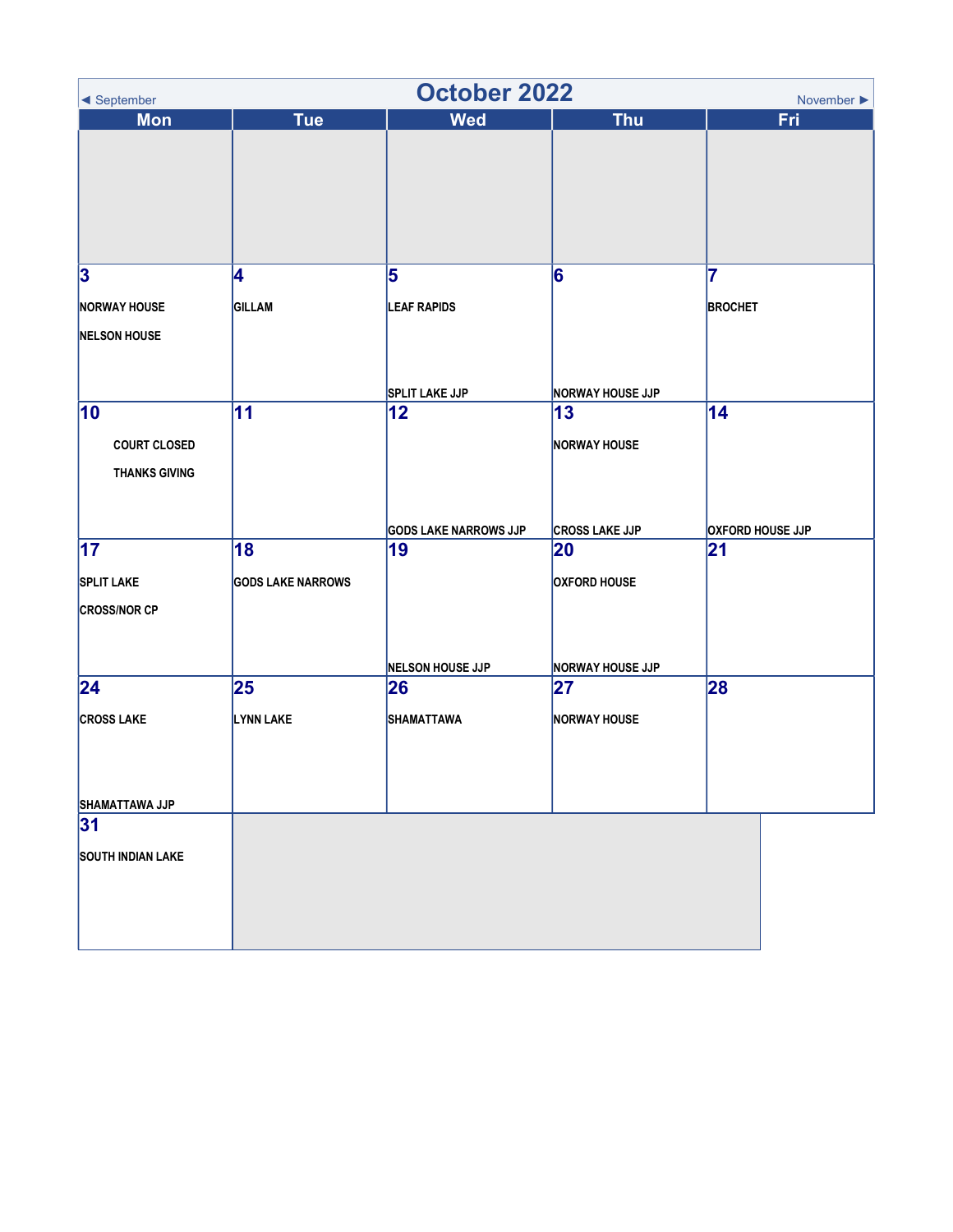| <b>November 2022</b><br>December $\blacktriangleright$<br>◀ October |                          |                                    |                             |                         |  |
|---------------------------------------------------------------------|--------------------------|------------------------------------|-----------------------------|-------------------------|--|
| <b>Mon</b>                                                          | <b>Tue</b>               | <b>Wed</b>                         | <b>Thu</b>                  | Fri                     |  |
|                                                                     | 1                        | 2                                  | 3                           | 4                       |  |
|                                                                     | GILLAM                   |                                    |                             |                         |  |
|                                                                     |                          |                                    |                             |                         |  |
|                                                                     |                          |                                    |                             |                         |  |
|                                                                     |                          |                                    |                             |                         |  |
|                                                                     |                          |                                    |                             |                         |  |
|                                                                     |                          | <b>SPLIT LAKE JJP</b>              | <b>NORWAY HOUSE JJP</b>     | <b>OXFORD HOUSE JJP</b> |  |
| 7                                                                   | 8                        | 9                                  | 10                          | 11                      |  |
|                                                                     |                          |                                    |                             |                         |  |
| <b>NORWAY HOUSE</b>                                                 |                          | <b>CHURCHILL</b>                   | <b>NORWAY HOUSE</b>         | <b>COURT CLOSED</b>     |  |
| <b>NELSON HOUSE</b>                                                 |                          |                                    |                             | <b>REMEMBERANCE DAY</b> |  |
|                                                                     |                          |                                    |                             |                         |  |
|                                                                     |                          |                                    |                             |                         |  |
|                                                                     |                          |                                    |                             |                         |  |
| 14                                                                  | 15                       | <b>GODS LAKE NARROWS JJP</b><br>16 | <b>CROSS LAKE JJP</b><br>17 | 18                      |  |
|                                                                     |                          |                                    |                             |                         |  |
| <b>CROSS LAKE</b>                                                   | <b>GODS LAKE NARROWS</b> | <b>GODS RIVER</b>                  | <b>OXFORD HOUSE</b>         |                         |  |
|                                                                     |                          |                                    |                             |                         |  |
|                                                                     |                          |                                    |                             |                         |  |
|                                                                     |                          |                                    |                             |                         |  |
|                                                                     |                          |                                    |                             |                         |  |
| SHAMATTAWA JJP                                                      |                          | <b>NELSON HOUSE JJP</b>            | <b>NORWAY HOUSE JJP</b>     |                         |  |
| 21                                                                  | 22                       | 23                                 | $ 24\rangle$                | 25                      |  |
| <b>SPLIT LAKE</b>                                                   | <b>LYNN LAKE</b>         |                                    | <b>NORWAY HOUSE</b>         | <b>LAC BROCHET</b>      |  |
| <b>CROSS/NOR CP</b>                                                 |                          |                                    |                             |                         |  |
|                                                                     |                          |                                    |                             |                         |  |
|                                                                     |                          |                                    |                             |                         |  |
|                                                                     |                          |                                    |                             |                         |  |
|                                                                     |                          |                                    | <b>CROSS LAKE JJP</b>       |                         |  |
| 28                                                                  | 29                       | 30                                 |                             |                         |  |
| <b>CROSS LAKE</b>                                                   |                          | <b>SHAMATTAWA</b>                  |                             |                         |  |
| <b>SOUTH INDIAN LAKE</b>                                            |                          |                                    |                             |                         |  |
|                                                                     |                          |                                    |                             |                         |  |
|                                                                     |                          |                                    |                             |                         |  |
|                                                                     |                          |                                    |                             |                         |  |
|                                                                     |                          |                                    |                             |                         |  |